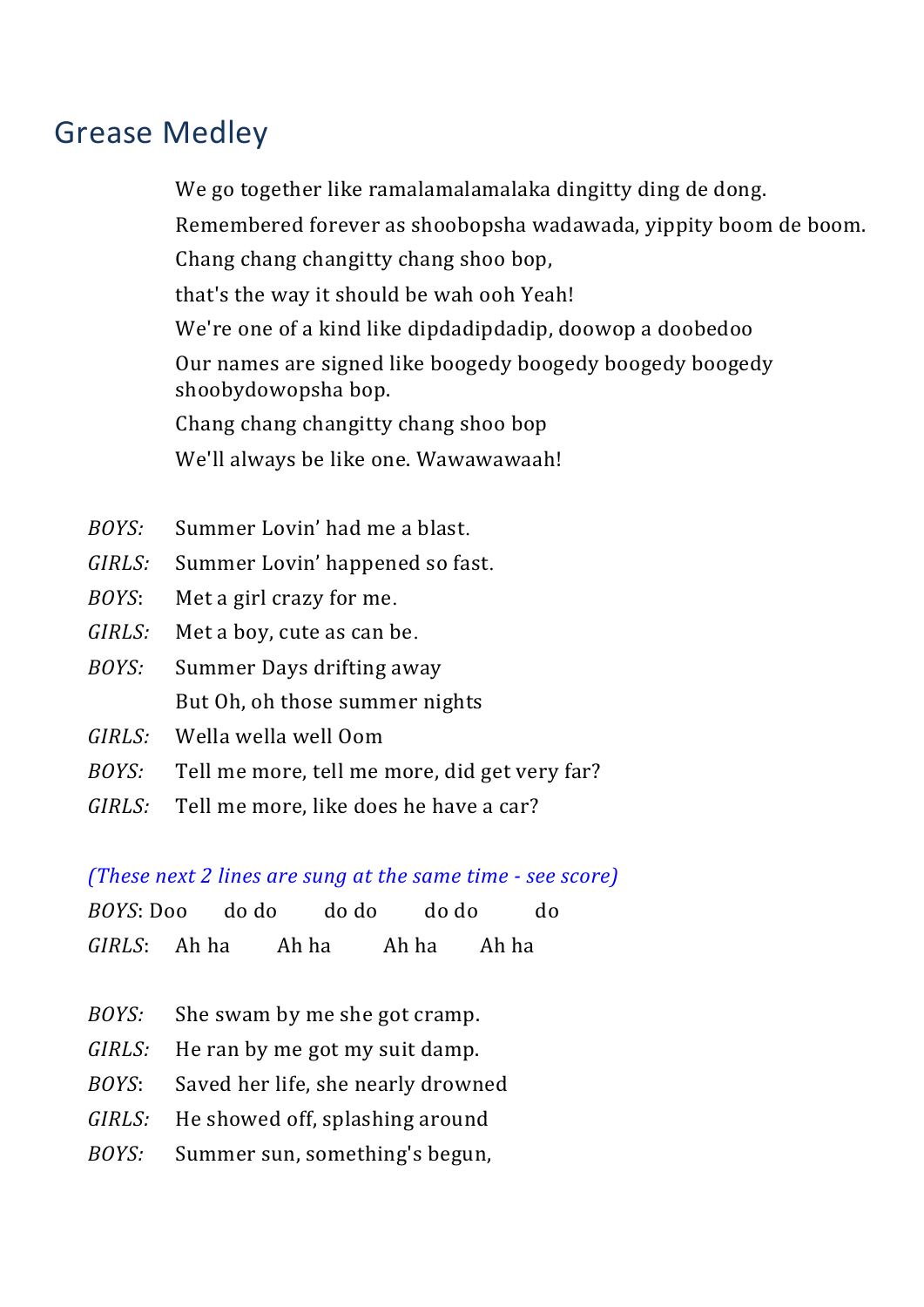then Oh, oh those summer nights

- GIRLS: Wella wella well Oom
- *BOYS:* Tell me more, tell me more, was it love at first sight?
- *GIRLS:* Tell me more, did she put up a fight?

## *(These next 4 lines are sung at the same time - see score)*

*BOYS*: Shoodabopbop, Shoodabopbop, Shoodabopbop, Shoodabopbop,

*GIRLS*: Dum doobedo doobedo doobedoobe doo

*BOYS*: Shoodabopbop *(times 6)* 

*GIRLS*: doobedo doobedo doobedoobe doo dum

*BOYS:* I'll have me overhead lifters and four barelled quads oh yeah

*GIRLS:* Wooh ooh ooh ooh Wooh ooh ooh

*BOYS:* A fuel injection cut off and chrome plated rods oh yeah

*GIRLS:* Wooh ooh ooh ooh Wooh ooh ooh

*BOYS:* With a four speed on the floor, they'll be waitin' at the door,

Ya know without a doubt, I'll be really makin' out in Greased

Lightning

*GIRLS:* Go go go go go go go go go go go

*BOYS:* Go greased lightnin' your burnin' up the quarter mile

GIRLS: Greased Lightnin' go Greased Lightnin'

*BOYS*: Go Greased Lightnin' you're coastin' through the heatlap trial

*GIRLS*: Greased Lightnin' go Greased Lightnin'

*BOYS*: You are supreme

*GIRLS*: Uh huh

*BOYS*: The chicks'll scream

*GIRLS*: Uh huh

*BOYS*: For Greased Lightnin'

*GIRLS:* Go go go go go go go go go go go Go!

I got chills they're multiply ing And I'm losing control